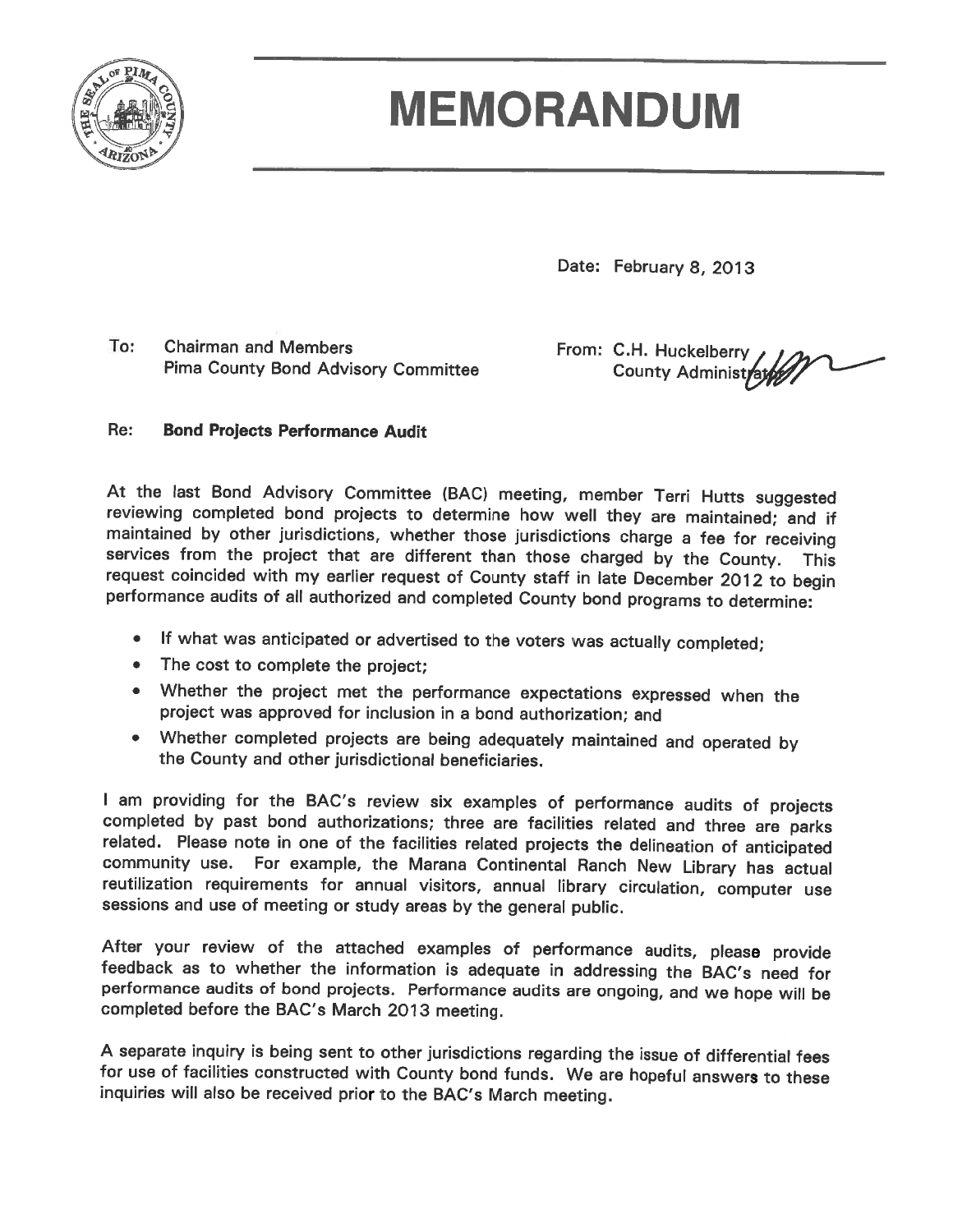Chairman and Members, Pima County Bond Advisory Committee Re: Bond Projects Performance Audit **February 8, 2013** Page 2

#### Suggested Motion for the February 15, 2013 Bond Advisory Committee Meeting

The Bond Advisory Committee provide direction to County staff regarding the adequacy of draft performance audit measures and provided examples and to request modifications, if any, that may be necessary to provide the Bond Advisory Committee with full disclosure of information regarding performance audits of completed County bond projects.

CHH/dph

**Attachments** 

 $C^*$ Nicole Fyffe, Executive Assistant to the County Administrator Diana Durazo, Special Staff Assistant to the County Administrator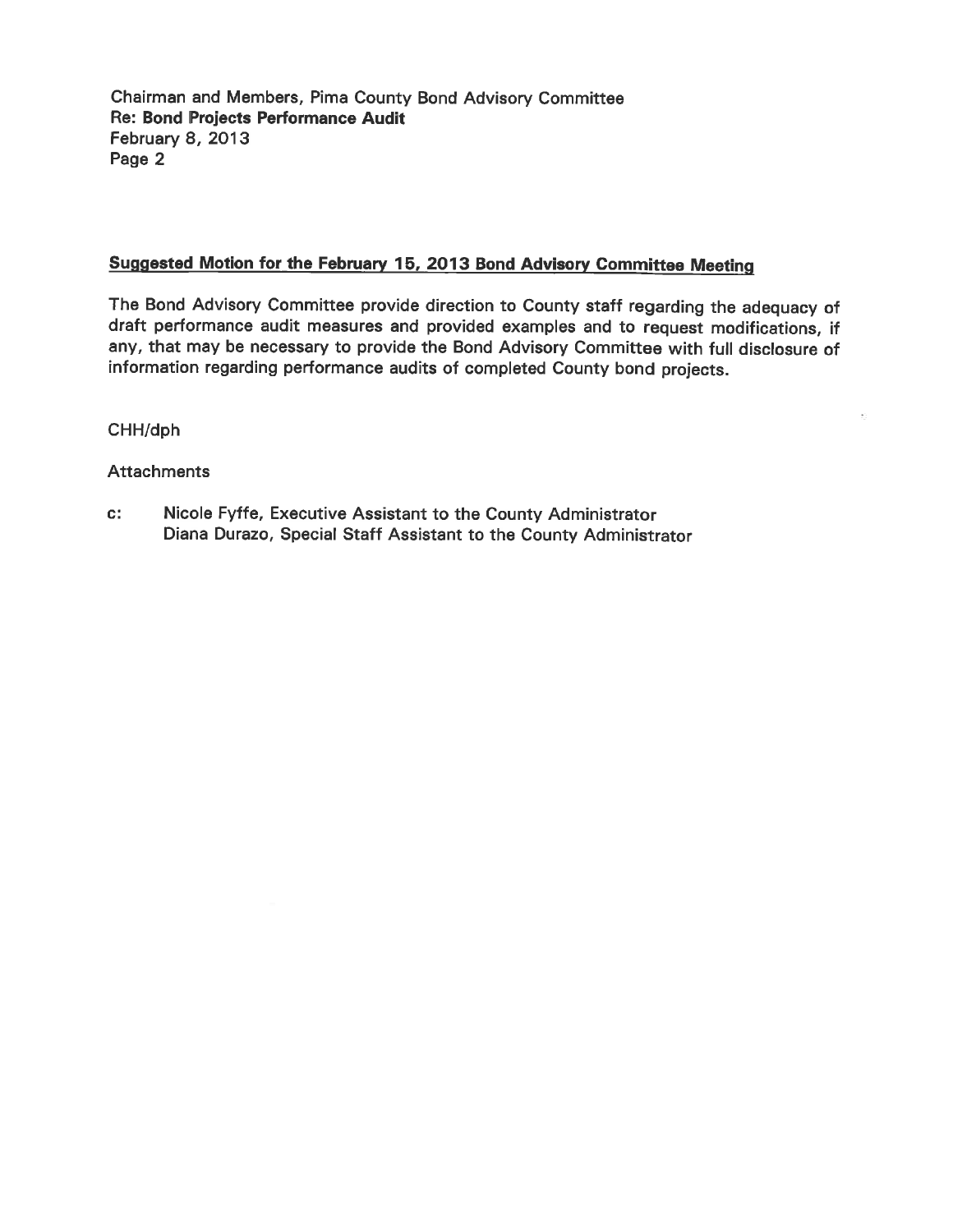#### 3.5 Interagency Victim Advocacy Center



Original Scope: Construct an Interagency Advocacy Center on County-owned property. The center will be built in phases with Phase One specializing in services focused on children. This facility will house various agencies and community partners responsible for victim response, investigation, and litigation, including human service providers, victim advocates, medical personnel, law enforcement and prosecuting attorneys. The concept for the Center has been developed by the Pima County InterAgency Council (IAC), a collaboration of over 20 local victims' service providers founded in 1998. The Center will be open 7 days per week and 24 hours per day.

The Council completed a master plan for the full facility, which envisions a multi-level building of approximately 113,000 square feet. Because of funding constraints, the Center will be constructed in phases. Phase One will construct the "core facility" of approximately 21,000 square feet specializing in services for children, at an estimated total cost of \$6 million. The 3-acre parcel of land is necessary to construct Phase One with some potential for expansion. However, more adiacent land will be necessary to complete a full build out to 113,000 square feet. Phase One is intended to provide space for staff of 51 people, from the Sheriff's Department, Pima County Attorney's Office, Victim Witness, Tucson Police Department, Child Protective Services, and several social service agencies.

Proposed Benefits: This facility will be a victim-friendly building specifically designed to minimize trauma and foster rapid and integrated multi-disciplinary responses. The proposed advocacy services center will co-locate the community partners responsible for response, investigation and litigation in a victim-friendly setting that is both physically and psychologically safe for clients and their families. This approach will reduce further trauma and improve victim treatment. Case processing will be streamlined which will increase efficiency and decrease costs. More perpetrators will be held accountable as prosecution and conviction rates increase, thereby increasing public safety. The facility will house multiple agencies, including Pima County, the City of Tucson, the State of Arizona, and various community victim services agencies.

#### Approved Bond Funding: \$6,000,000

#### **Project Outcome**

#### Completion Date: FY 2010/2011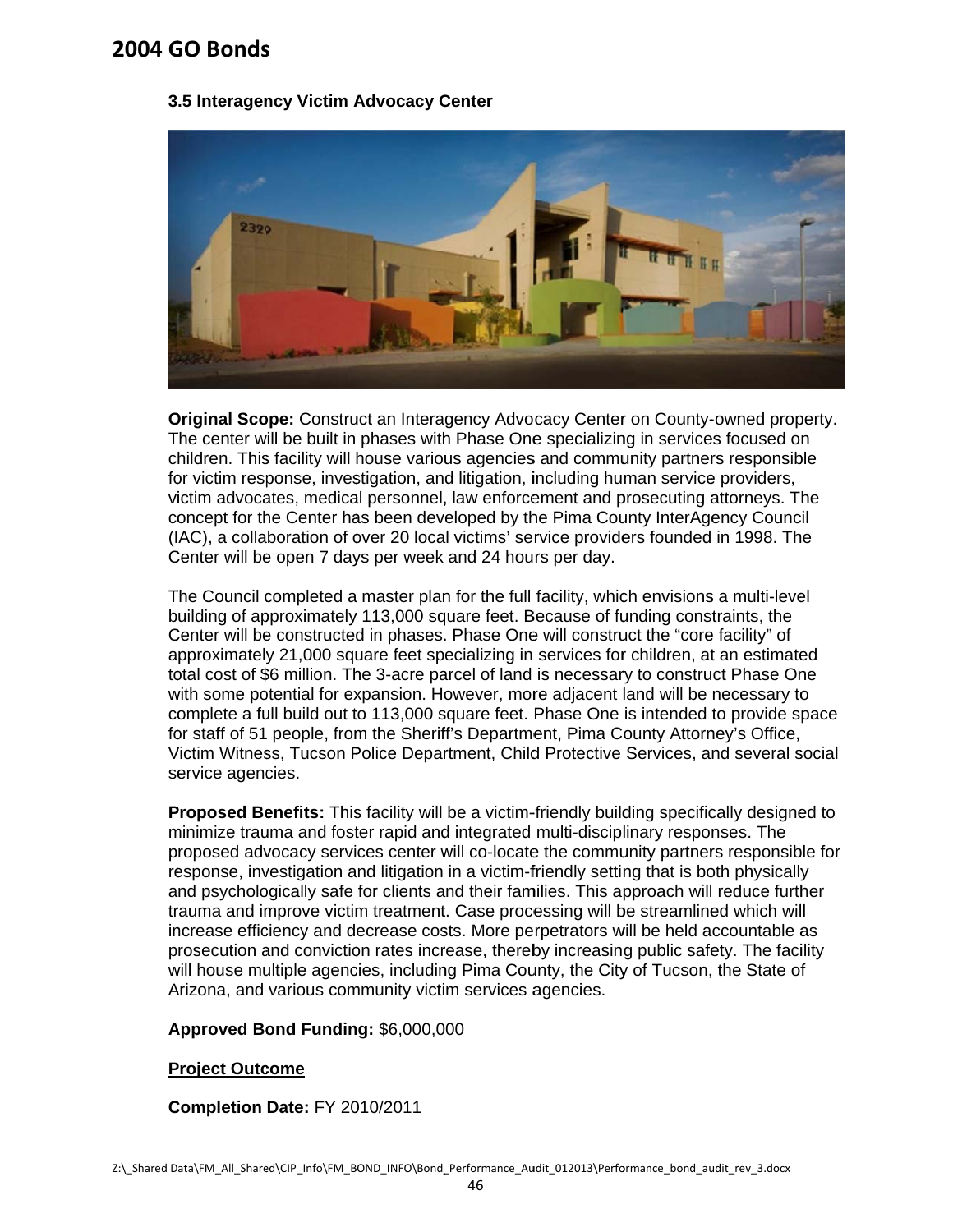**Square Footage:** 21,460 s.f. **Location:** 2329 E. Ajo Way **Project Cost:** \$5,047,732

**Performance Indicators:** The Southern Arizona Children's Advocacy Center (SACAC) was designed for the child victim. The waiting rooms and playrooms are painted in muted colors, furniture is consists of overstuffed chairs and love seats, and the lighting is soft and inviting. The rooms have a calming effect on the child and parents. Our medical suite is decorated with wall paintings, mobiles suspended from the walls, and other distractions to try to relieve the stress and embarrassment of undergoing these sometimes intrusive examinations. For the child's safety, interview rooms and playrooms are separate from the main waiting area and behind doors that may be locked and secured. A suspect family member or parent would have a difficult time accessing and removing the child from the building if they tried.

Along with SACAC staff, the Las Familias Crisis counselor, the Child Crimes Section of the Pima County Sheriff's Department, the Sex Abuse Unit of Child Protective Services, and the Criminal Investigative Unit of CPS are co-located at the Center. The Tucson Police Department and Pima County Attorney's office have office space they use when working in the building.

With partners co-located, assistance from CPS or law enforcement is immediate and effective. During an interview the child may disclose abuse that is happening inside the home- a simple call upstairs result in CPS involvement in the case immediately, thus avoiding duplicate interviews or delays in resolving the case. A more common occurrence is that children can receive medical evaluations in a timely manner and in conjunction with interviews. This avoids parents, foster parents, or CPS from having to make several trips to various locations.

- The Advocacy Center was designed for the child victim
- 7 agencies are co-located in this facility
- On-site medial suite

#### **Annual Operating and Maintenance Cost:**

| <b>Fiscal Year 2010/2011</b> | Annual O&M Budget | <b>Annual O&amp;M Cost</b> |
|------------------------------|-------------------|----------------------------|
|                              | \$132,803         | \$130,438                  |

**Operating and Maintenance Responsibilities:** Pima County Facilities Management is responsible for maintenance at this facility including all interior, exterior, janitorial, and landscaping.

**Applicable IGA's:** Lease agreements with tenants, administered by PCFM.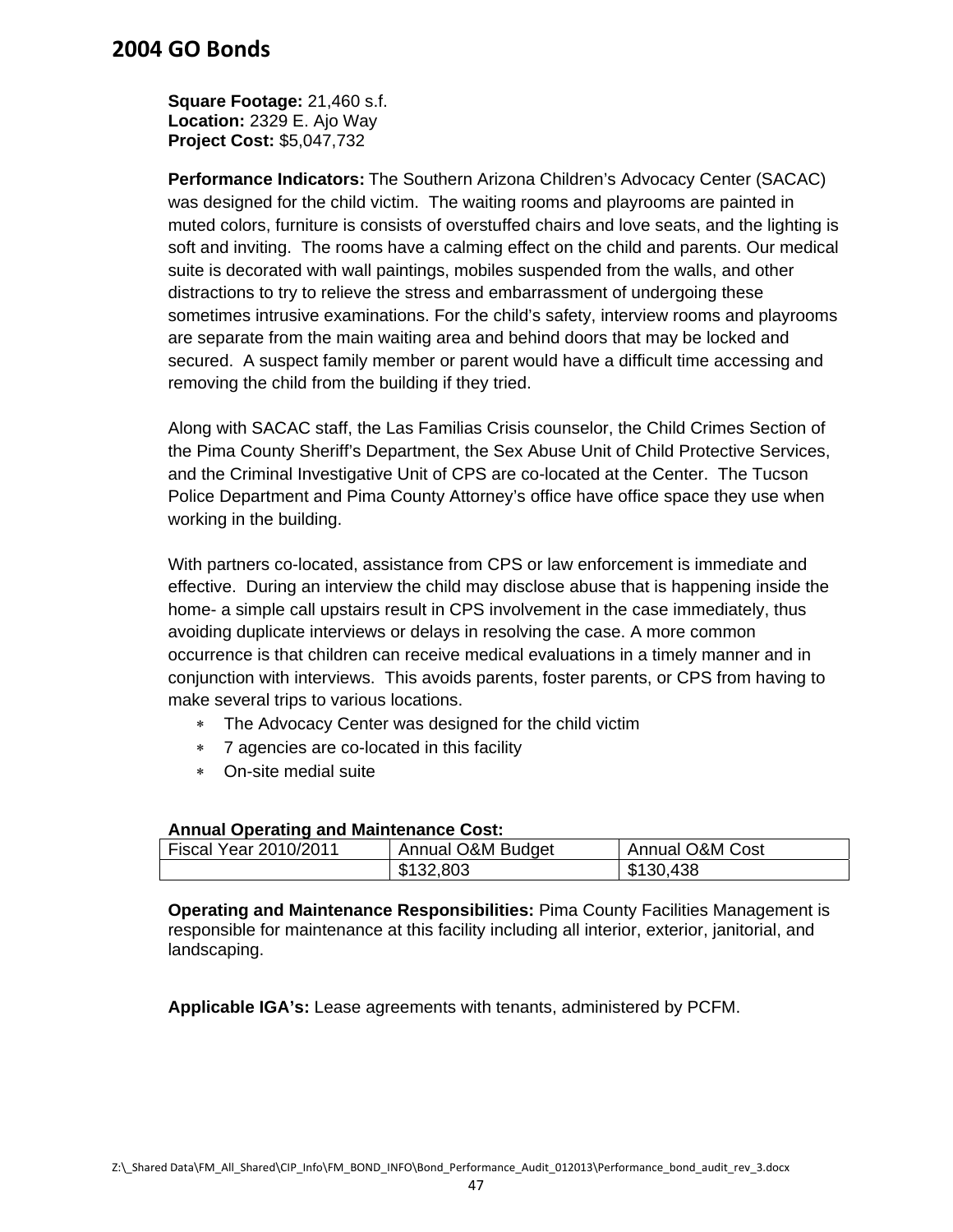#### **Bond Question No. 4 - Parks and Recreational Facilities**

For the purpose of acquiring, developing, expanding, improving and equipping new and existing parks and recreational facilities in the County, including, without limitation, athletic fields, community centers, libraries, historic and cultural facilities and trails, and the acquisition or construction of real or personal property or interests or rights in property for such purpose and paying all expenses properly incidental thereto and to the issuance of such bonds, shall Pima County, Arizona be authorized to issue and sell general obligation bonds of the County in an aggregate principal amount not exceeding \$96,450,000.

#### 4.18 Flowing Wells Community Center



Original Scope: This project proposes the development of a new 18,000 square foot community center. The center may include office space, multi-purpose room, game room, teen, youth, and senior rooms, exercise room, craft room, social services offices, and landscaping. This project shall be constructed on Pima County property adjacent to a scheduled Pima County Transportation highway improvement project on Wetmore and Romero Roads. The highway improvement project is expected to be completed in 2005. The community center's concept plan has been approved by the Pima County Parks and Recreation Commission.

Proposed Benefits: The demand for a community center in this area of our community is great. The development of this facility will enable the County parks agency to meet the recreational and educational demands of a broad cross-section of users.

#### Approved Bond Funding: \$3,500,000

#### **Project Outcome**

Completion Date: FY 2006/2007 Square Footage: 19,200 s.f. Location: 1660 W Ruthrauff Project Cost: \$4,058,110\*

> $\ast$ \$558,110 in Grant funds were used to supplement available funding.

**Performance Indicators:** The Ellie Towne Flowing Wells Community Center opened in 2008 and provides recreational, educational, and wellness services to the community through a variety of programs and partnerships. Key partners include the Flowing Wells Neighborhood Association and Community Coalition, Pima Council on Aging, Catholic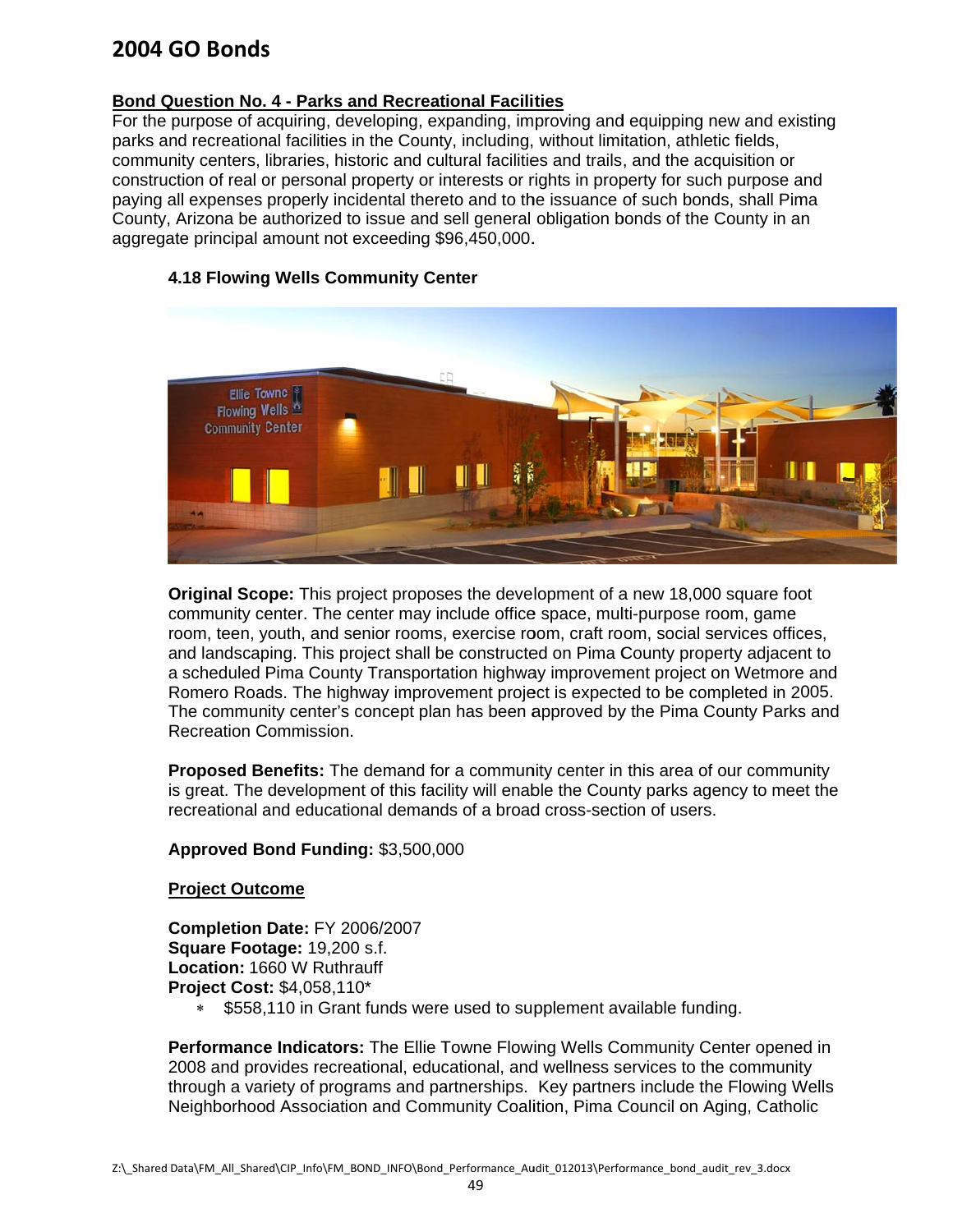Social Services, Marana Health Centers, and the Pima County Public Library. The center is open to the public Monday through Friday and offers programs for youth, seniors, and adults, including community meetings, youth and teen programing, art and leisure classes, exercise and nutrition programs, a computer lab, Wi-Fi, a bi-monthly farm stand, and a medical and dental clinic.

Numerous programs are offered on a seasonal or ongoing basis. For example, children's and teen's programs include the KAPP Kids and Parents Playtime program for children ages 3-5 and their parent(s), After School "at will" program for children ages 5- 13 years, a teen program for youth ages 14-17, ACES ( A club for every senior), for ages 50 and older, Oldies but Goodies Fitness, Enhance Fitness, and the Senior Nutrition Program. The Ellie Towne Health Center, operated by Marana Health Centers specializes in dental services, family practice, medical services, and women's health. The Ellie Towne Flowing Wells Community Center has a monthly participation of approximately 4000.

- Numerous programs are offered on a seasonal or ongoing basis
	- o KAPP Kids and Parents Playtime program
	- o After School "at will" program
	- o ACES ( A club for every senior)
	- o Oldies but Goodies Fitness
	- o Senior Nutrition Program
	- o Health Center, operated by Marana Health Centers
	- o Monthly participation of approximately 4000

#### **Annual Operating and Maintenance Cost:**

| Fiscal Year 2010/2011 | Annual O&M Budget | Annual O&M Cost |
|-----------------------|-------------------|-----------------|
|                       | \$498,940         | \$353,887       |

**Operating and Maintenance Responsibilities:** Pima County Facilities Management is responsible for maintenance at this facility including all interior, exterior, janitorial, and landscaping.

#### **Applicable IGA's:** None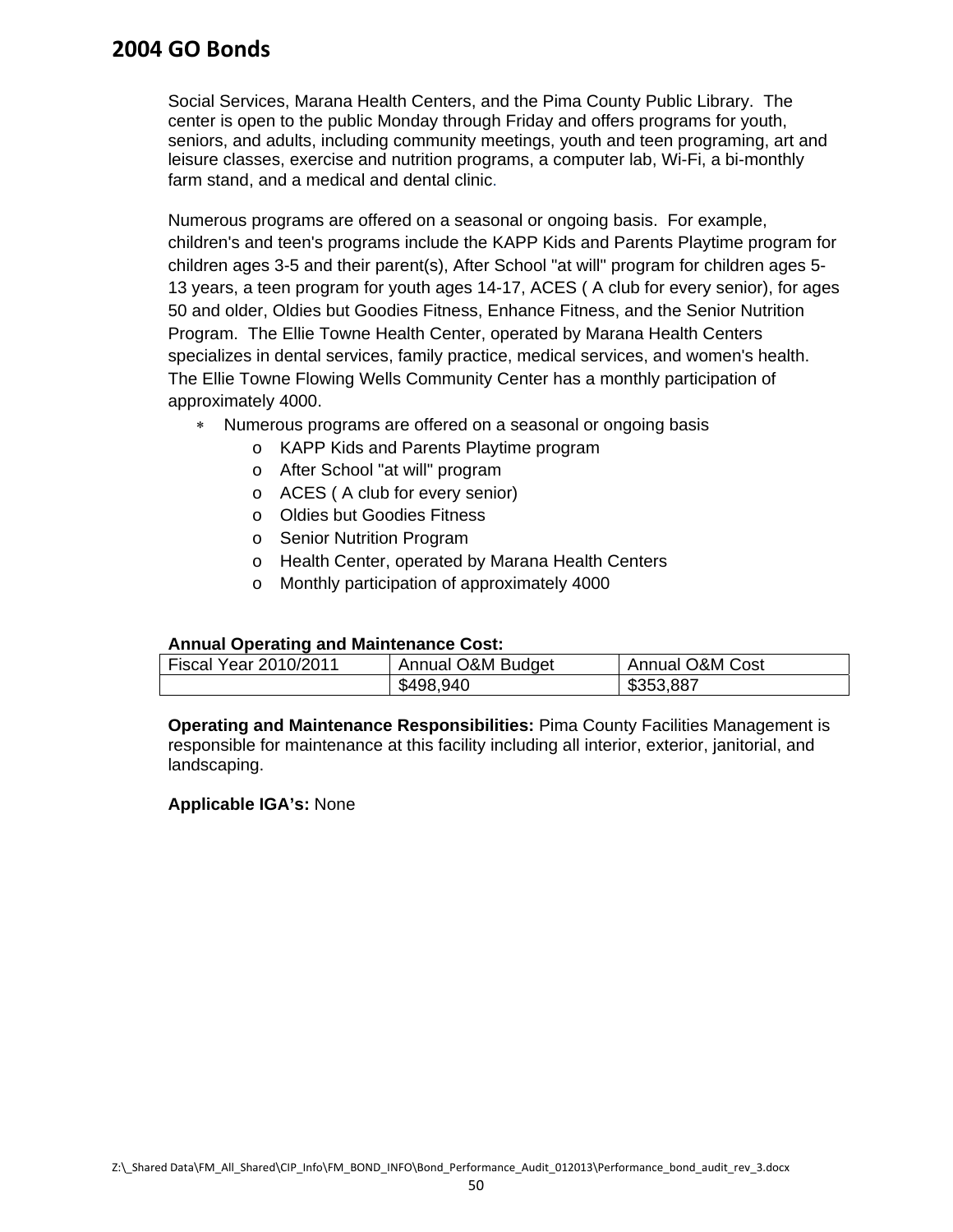#### 4.44 Marana Continental Ranch New Library



Original Scope: Design and construct a new 20,000 square foot library to serve the Town of Marana/Continental Ranch area. The library will be constructed to house an eventual 100,000 volume book collection, state-of-the art technology, computer lab, large meeting room and small study rooms, and a parking lot.

Proposed Benefits: The current Marana Library is too small to serve the growing population in the Continental Ranch area and the nearest library, the Nanini Library, is several miles distant from the population center in Marana. Opening of this new library will relieve pressure on the Nanini Library

Approved Bond Funding: \$4,500,000

#### **Project Outcome**

Completion Date: 2008/2009 Square Footage: 20.168 s.f. Location: 7800 N Schisler Dr. Marana Az. Project Cost: \$6,400,378\*

- \$1,674,000 in Library District Revenues were used to supplement available  $\ast$ fundina.
- \$272,500 were contributed from the town of Marana

Performance Indicators: The Wheeler-Taft Abbett Branch Library in the Town of Marana serves a growing population of young families and retirees. Early literacy programs, Homework Help, and GED classes are the most popular services provided to the 429,000 people who visited the library in fiscal year 2012. 1,511 people used the meeting rooms and over 48,000 computer sessions were utilized in the computer lab. The 80,000 volume collection is well used and growing, and the study rooms are in constant use by students and tutors after school.

- \* 429,000 people visited the library in fiscal year 2012
- \* 48,000 computer sessions in fiscal year 2012
- \* 1,511 people used the meeting rooms
- \* 80,000 volume collection is well used and growing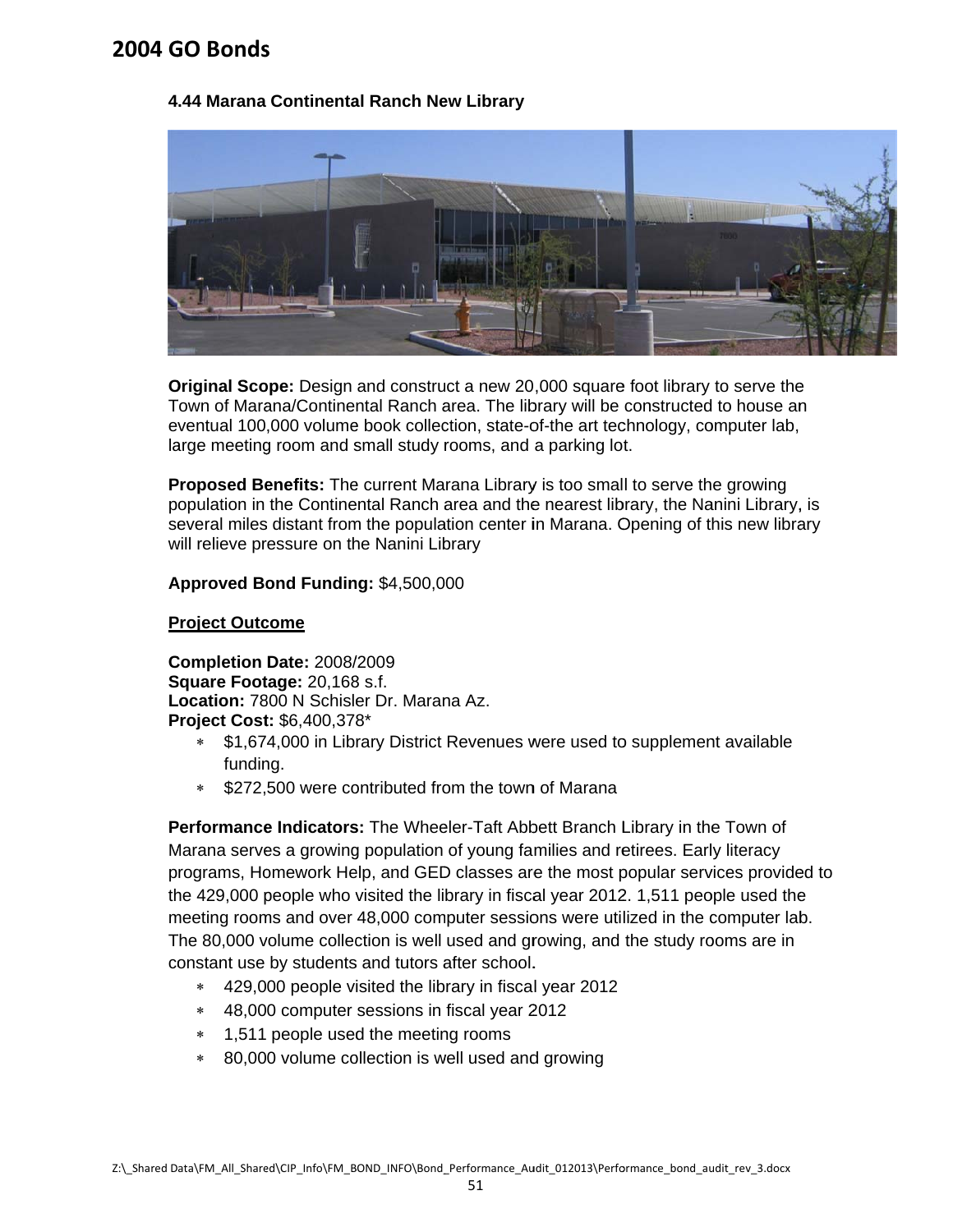| <b>Branch</b> | <b>Weekly Total</b><br>Hours of<br><b>Operation</b> | Annual<br><b>Gate Count</b> | Annual<br><b>Circulation</b> | Annual<br>Computer<br><b>Use</b><br><b>Sessions</b> | Annual<br>Meeting/Study<br><b>Room Use</b> | Year<br>Completed | <b>Square</b><br>Footage |
|---------------|-----------------------------------------------------|-----------------------------|------------------------------|-----------------------------------------------------|--------------------------------------------|-------------------|--------------------------|
|               |                                                     |                             |                              |                                                     | Use/Attendance                             |                   |                          |
| Abbett        | 59 hrs                                              | 255,745                     | 362,329                      | 48,391                                              | 1,511/7,254                                | 2008              | 20,000                   |

### **Annual Operating and Maintenance Cost:**

| Fiscal Year 2010/2011 | Annual O&M Budget | <b>Annual O&amp;M Cost</b> |  |
|-----------------------|-------------------|----------------------------|--|
|                       | \$860,085         | \$875,831                  |  |

**Operating and Maintenance Responsibilities:** Pima County Facilities Management is responsible for maintenance at this facility including all interior, exterior, janitorial, and landscaping.

**Applicable IGA's:** None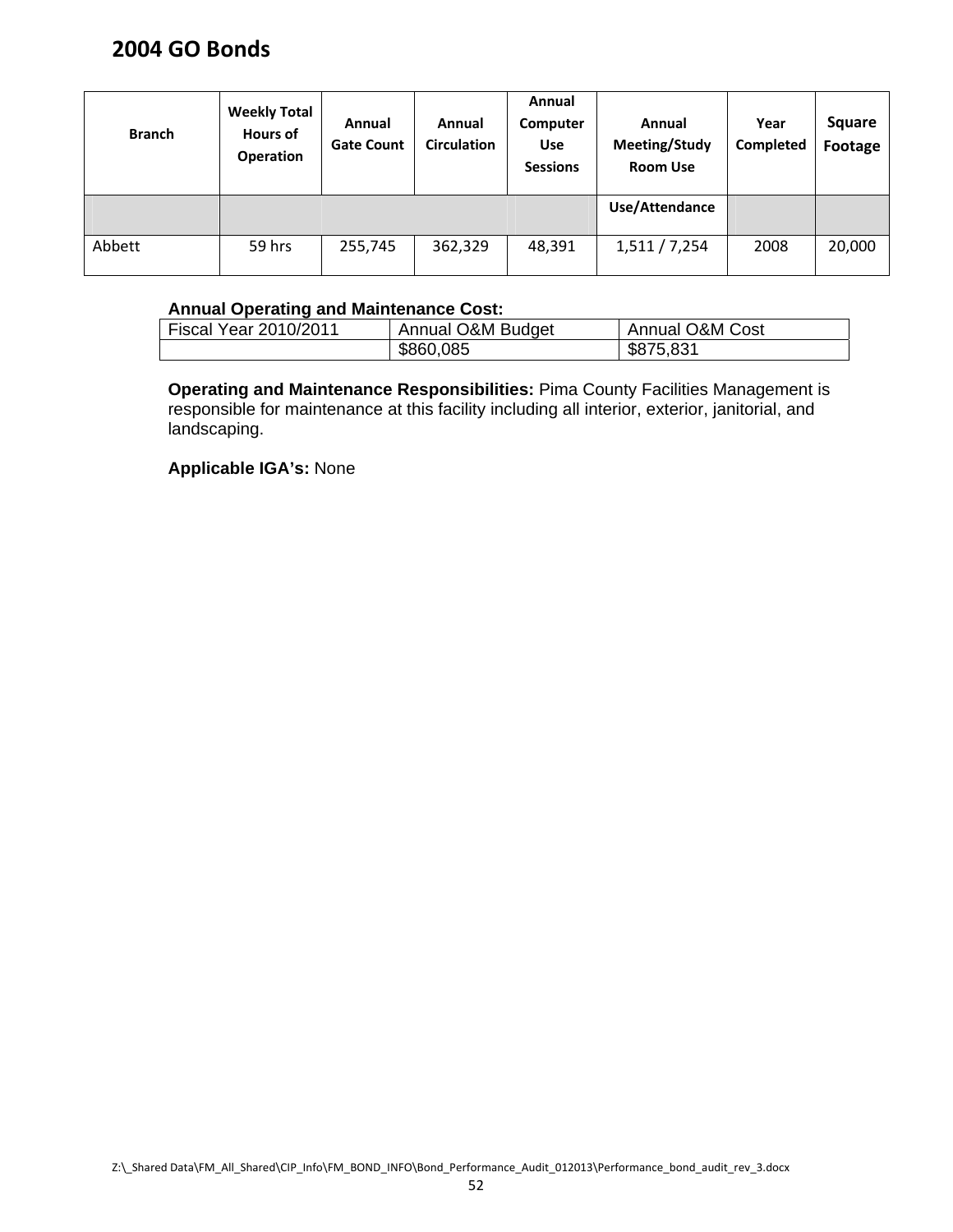## **1997 General Obligation Bonds**

### **P-05, Tucson Athletic and Play Field Improvements**

Yes2Kids Handball Court



**Original Scope:** Projects will only be considered on public property in neighborhoods with high negative stress factors defined by using existing census or other reliable data bases within the City of Tucson limits. Work will consist of upgraded accommodations for athletic fields, courts, turf areas, walking/running asphalt paths, and nighttime lighting.

This project is within the P-05 funding allocation requirements provided by the Pima County Ordinance No. 1997-35.

**Benefits:** Research shows that the trend for American youth and young adults to suffer from metabolic-related disease and complications continues to escalate. This facility will provide healthy, outdoor activity for students during the school day and the public during non-school hours.

**Approved Bond Funding**: \$150,000

#### **Project Outcome**

**Completion Date:** June 2008 **Square Footage: Location:** Amphitheater Middle School **Project Cost:** \$146,362 P-05 GO Bonds \$145,840 Private Contributions \$ 522

**Ranking:** Excellent—these courts have been well maintained and are in excellent condition.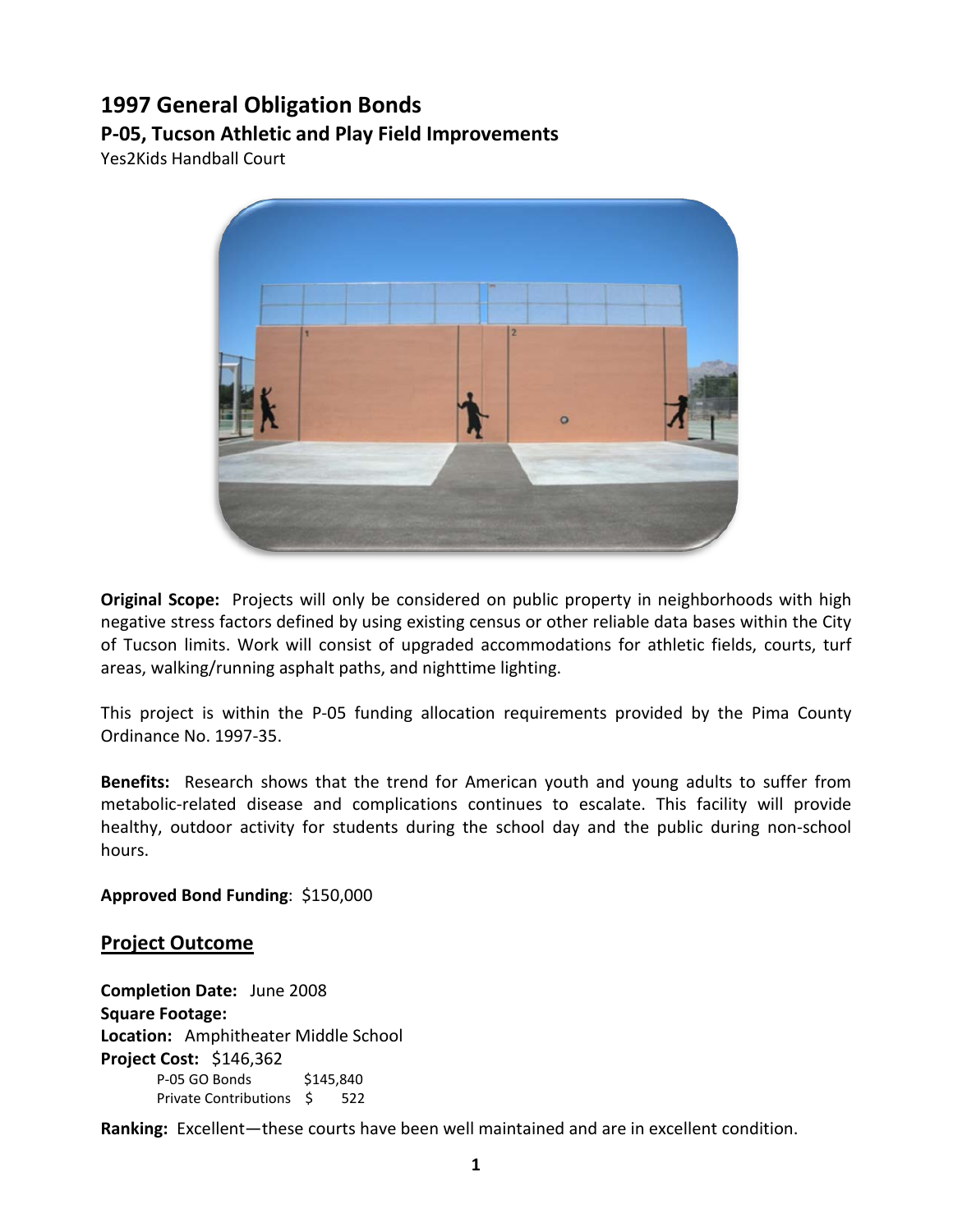## **1997 General Obligation Bonds P-05, Tucson Athletic and Play Field Improvements**

Yes2Kids Handball Court

**Performance Indicators:** Neither Amphitheater School District, nor Pima County have kept records on usage. However, the school district staff reports that the facility is used regularly by students, both as an extension of the school's physical education curriculum and casually during the school day, and by the public during non-school hours.

### **Annual Operating and Maintenance Cost:**

| <b>Fiscal Year 2008-2009</b> | <b>Annual O&amp;M Budget</b> | Annual O & M Cost |
|------------------------------|------------------------------|-------------------|
|                              | \$0*                         | \$0*              |

\*Note: Costs for this small facility are not broken out; rather, they are integrated into the school ground's general operating and maintenance budget.

**Operating and Maintenance Responsibilities**: The Amphitheater Unified School District is solely responsible for the operation and maintenance of this sports facility.

**Applicable IGAs**: The Amphitheater Unified School District and Pima County entered into an IGA on November 1, 2005, Agreement Number CT12\*2060 (formerly 137275), whereby the school district will operate and maintain the facility for a period of no fewer than twelve (12) years.

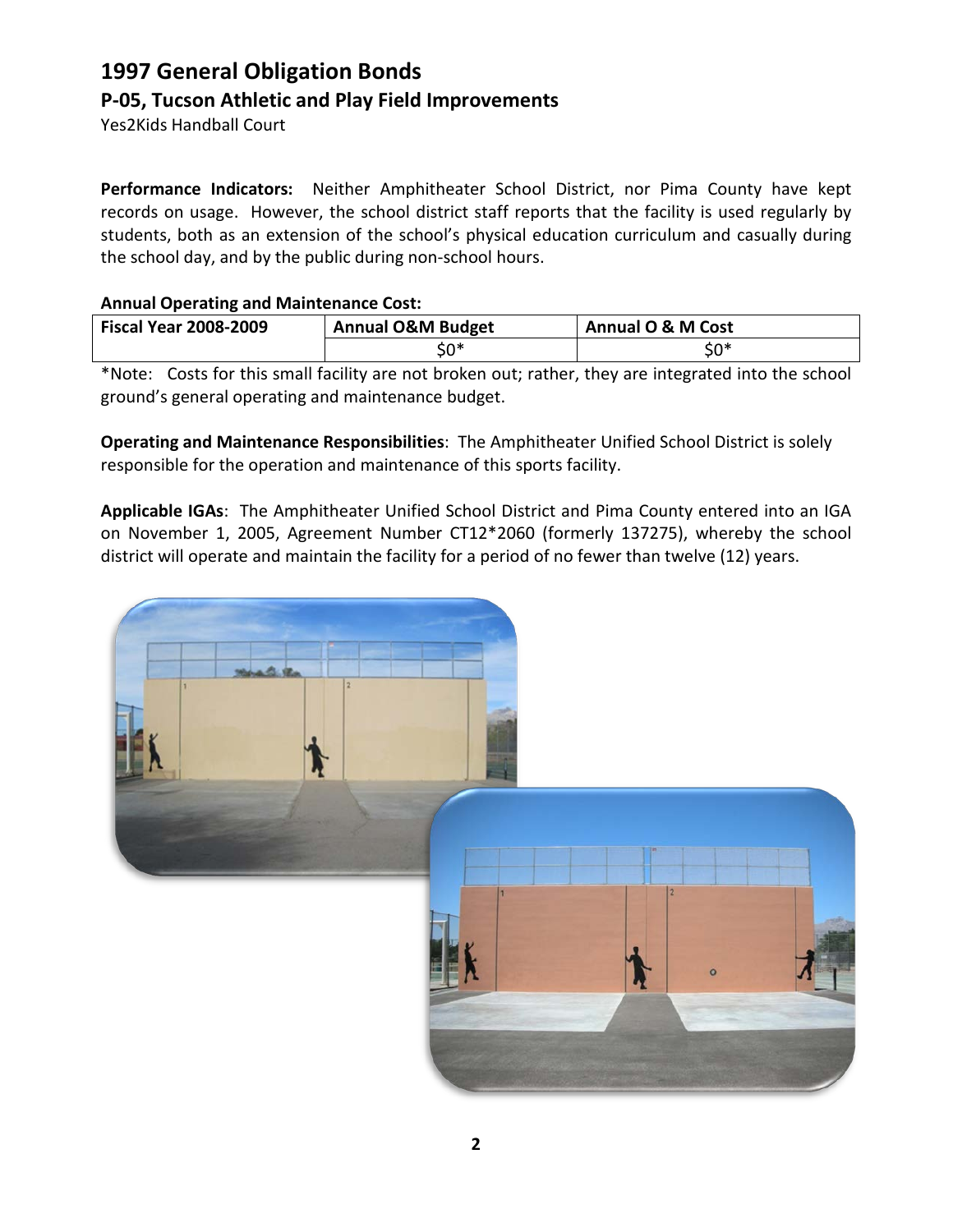## **2004 General Obligation Bonds PR4.29, Picture Rocks Pool**



**Original Scope:** This proposed new facility includes the development of a 25-yard pool, zerodepth area, 360◦ slide, guardhouse, maintenance and storage building, ramadas, and support facilities such as parking lots landscaping and fencing.

**Benefits:** This project provides recreational swimming, water safety, and swimming instruction classes, health, wellness, and exercise programs for youth, adults, and senior citizens. No similar facilities are located nearby, and residents benefit from safe, supervised, and convenient access to aquatic recreation and instruction.

### **Approved Bond Funding**: \$2,000,000

### **Project Outcome**

**Completion Year:** June 2007 **Square Footage:** 4,250 square feet **Location:** 5615 N. Sanders Road, Picture Rocks, Arizona **Project Cost:** \$1,950,334 **Ranking:** Excellent—the pool has been maintained well **Performance Indicators:** 4,089 people visited the pool facility in 2012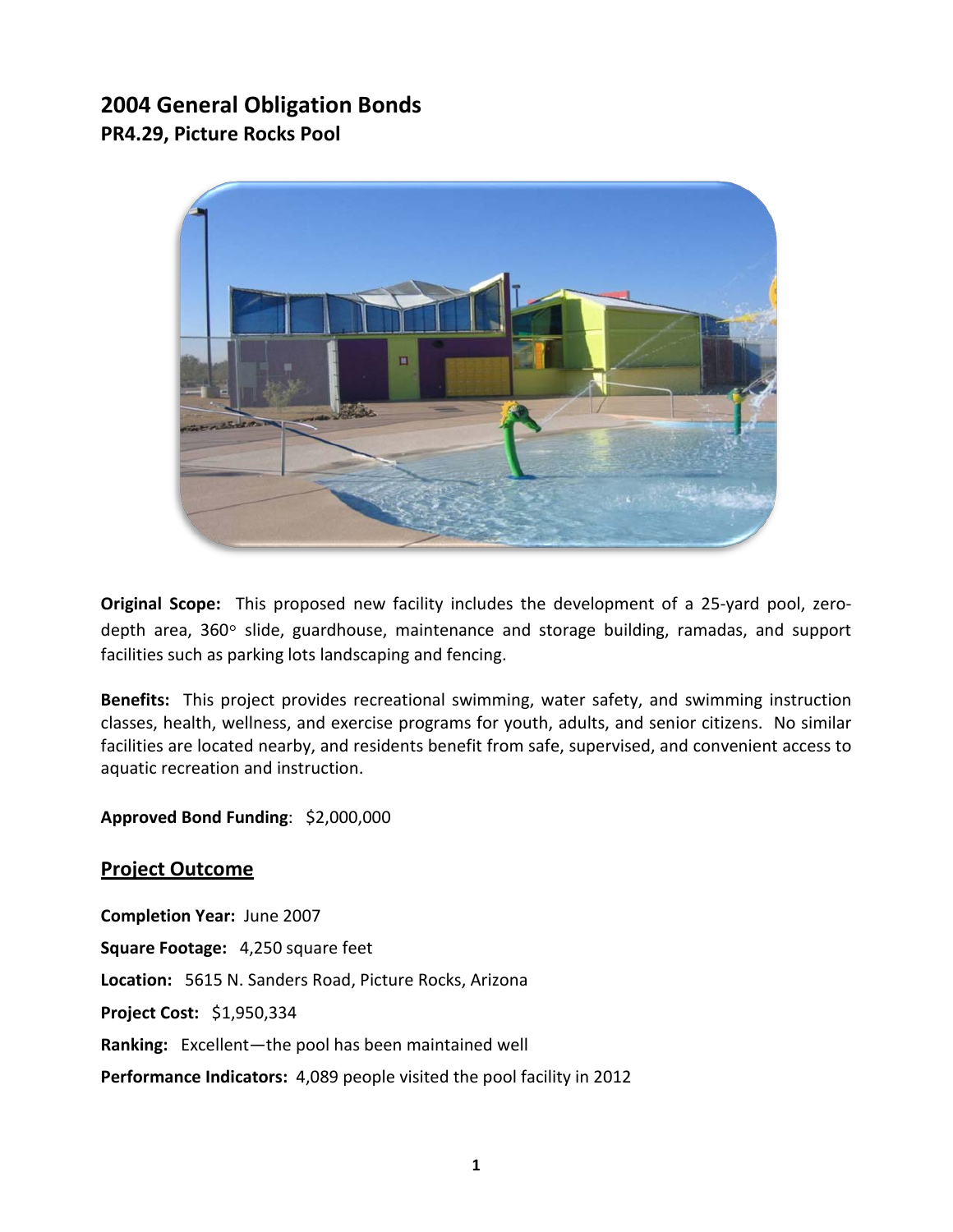## **2004 General Obligation Bonds PR4.29, Picture Rocks Pool**

| Annual Operating and Mannerhance Cost. |                                   |                                   |  |
|----------------------------------------|-----------------------------------|-----------------------------------|--|
| <b>Fiscal Year 2008-2009</b>           | <b>Annual O&amp;M Budget</b>      | <b>Annual O&amp;M Cost</b>        |  |
|                                        | Staffing and operations: \$68,072 | Staffing and operations: \$68,072 |  |
|                                        | Maintenance: (see note below)     | Maintenance: (see note below)     |  |

#### **Annual Operating and Maintenance Cost:**

Note**:** Maintenance cost for the physical plant and grounds are combined with the total budgeted cost for Picture Rocks Park, thus are not separately identified.

**Operating and Maintenance Responsibilities:** Pima County Natural Resources, Parks and Recreation is responsible for all maintenance and operational activities at this facility including cleaning, maintaining, repairing, and applicable replacement of all equipment, fixtures, and structures, in addition to operation of programs, lifeguard staffing, and community outreach.

**Applicable IGAs:** No applicable IGAs are in effect for this facility.

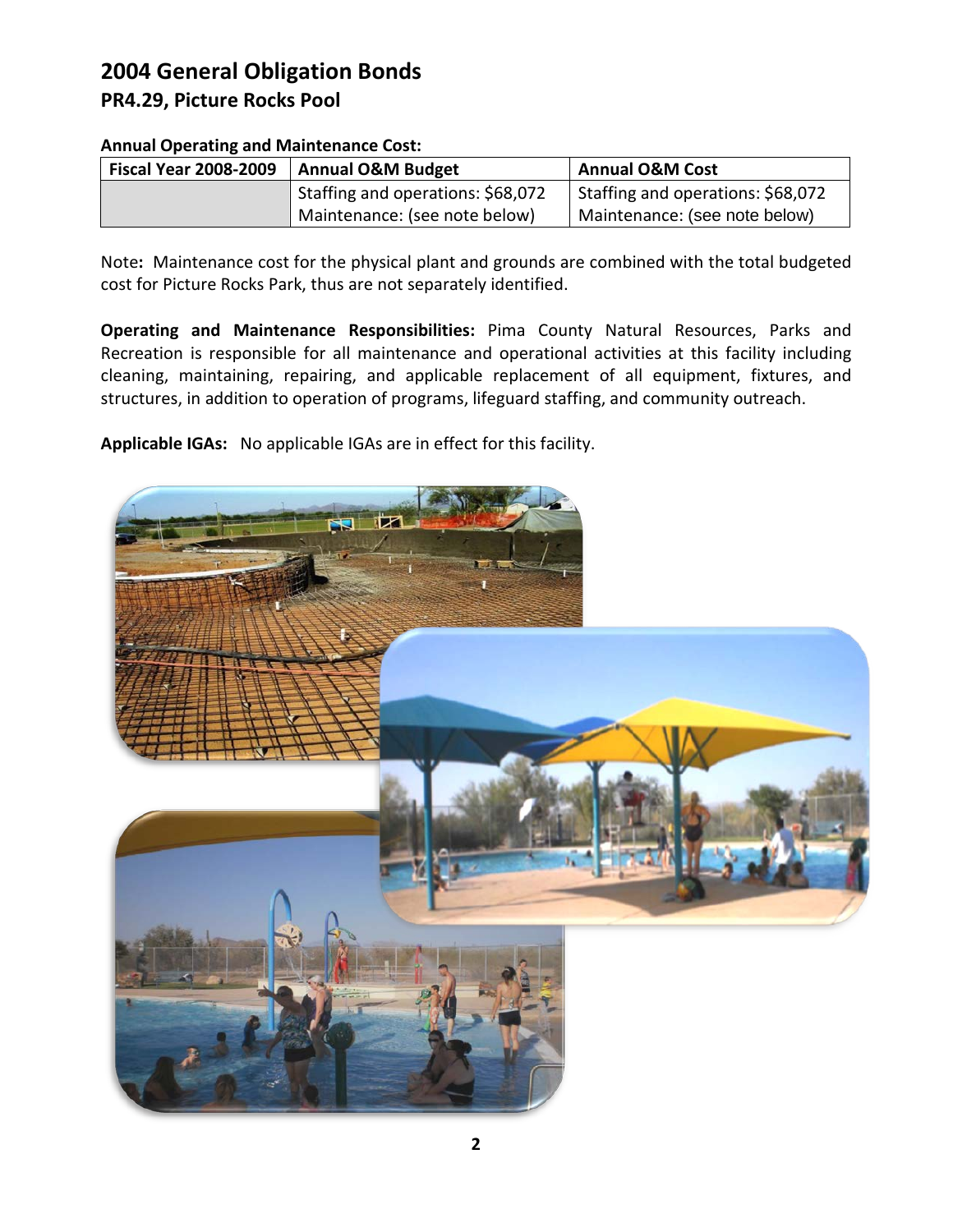## **2004 General Obligation Bonds PR4.21, Curtis Park – Flowing Wells East**



**Original Scope:** This project proposes the development of a new community park. Improvements includes two lighted little league fields, one lighted senior league field, restroom, walkways, riparian restoration, off-leash dog facility, free-play turf area, ramadas, picnic facilities, playground, landscaping, parking, field and security lighting and connections to the Rillito River Park. The park's concept plan has been approved by the Pima County Parks and Recreation Commission.

**Benefits:** This site was a former sand and gravel operation that was restored for use as a community park. Curtis Park provides an array of recreation activities, including baseball and softball diamonds and access to the Rillito River Park to a neighborhood that has historically been devoid of park facilities. This recreation complex also provides recreational opportunities for the region's residents and youth sports leagues.

Curtis Park was developed to provide sports opportunities and outdoor enjoyment to local residents and address common concerns about the safety and quality of life in their neighborhood.

**Approved Bond Funding**: \$ 2,650,000

**Project Outcome Completion Year:** June 2007 **Square Footage:** 19 acres **Location:** 2110 W. Curtis Road, Tucson, Arizona (Curtis Road and La Cholla Boulevard) **Project Cost:** \$ 2,799,135 PR4.21 GO Bonds \$ 2,649,135 PR4.23 GO Bonds \$ 150,000 **Ranking:** Excellent—the park has been maintained well